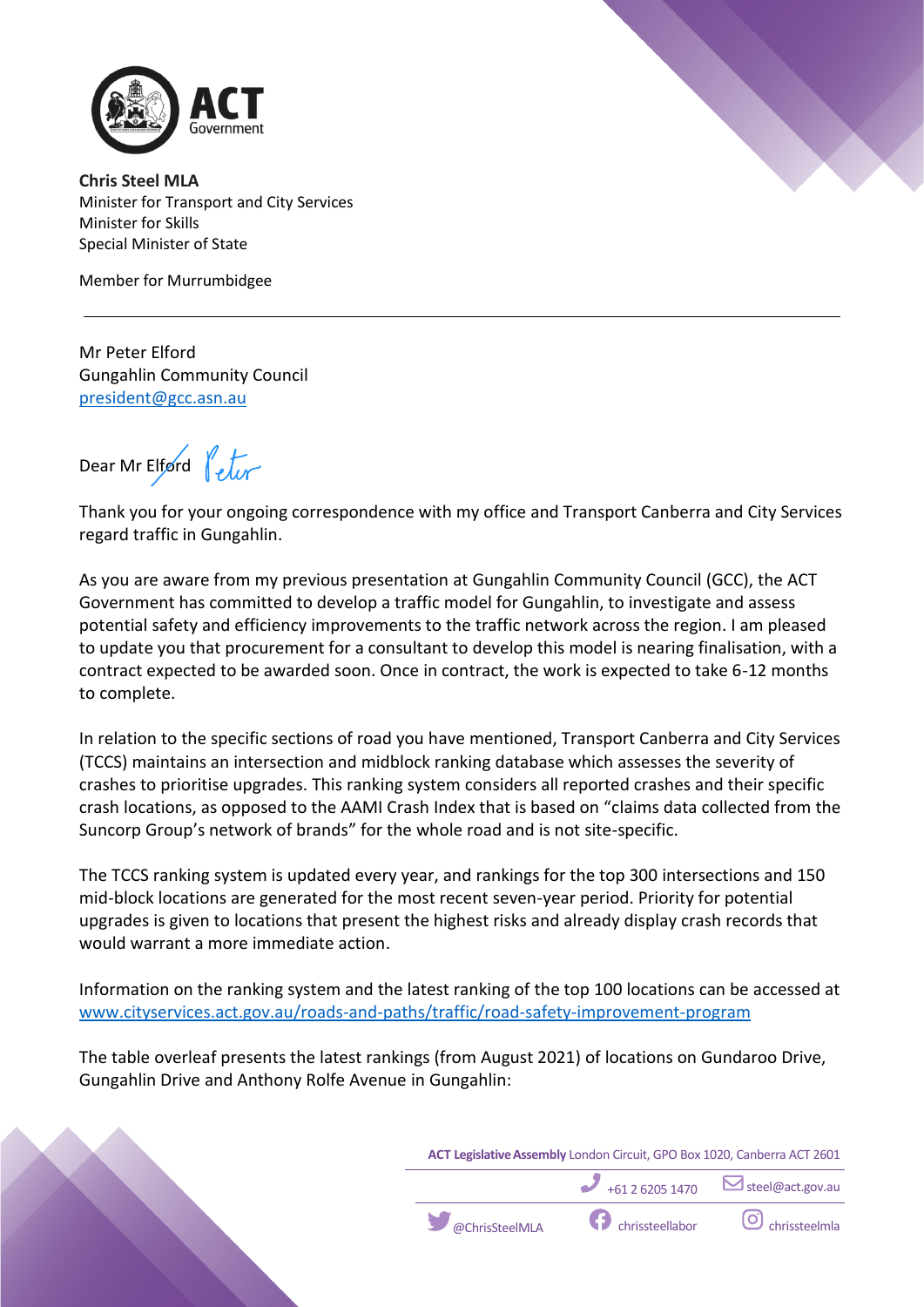| <b>Road</b>                           | <b>Location</b>                                       | 7-year ranking<br>$(2014 - 2020)$ |
|---------------------------------------|-------------------------------------------------------|-----------------------------------|
| <b>Intersections</b>                  |                                                       |                                   |
| <b>Gundaroo Drive</b>                 | Barton Highway/Gundaroo Dr/William Slim Dr            | $\mathbf{1}$                      |
|                                       | Anthony Rolfe Av/Gundaroo Dr/Mirrabei Dr              | 28                                |
|                                       | Gundaroo Dr/Gungahlin Dr                              | 84                                |
|                                       | Gozzard St/Gundaroo Dr/James Kirk Str                 | 206                               |
|                                       | Gundaroo Dr/Hollingsworth St/Pallin St                | 206                               |
|                                       | Gundaroo Dr/Candlebark Cl/Nudurr Dr                   | 264                               |
|                                       | David Walsh Av/Gundaroo Dr/ Horse Park Dr             | 298                               |
| <b>Gungahlin Drive</b>                | Gungahlin Dr/Kosciuszko Av/The Valley Av              | 61                                |
|                                       | Gungahlin Dr/Sandford St                              | 84                                |
|                                       | Gungahlin Dr/Kelleway Av/Wanganeen Av                 | 92                                |
|                                       | Gungahlin Dr/Kosciuszko Av                            | 123                               |
|                                       | Amagula Av/Gungahlin Dr/Lexcen Av                     | 241                               |
| <b>Anthony Rolfe</b><br><b>Avenue</b> | Anthony Rolfe Av/Eva West St/Manning Clark Cr         | 13                                |
|                                       | Anthony Rolfe Av/Mawby St/Hinder St                   | 25                                |
|                                       | Anthony Rolfe Av/Rosanna St/Wizard St                 | 160                               |
|                                       | Anthony Rolfe Av/Moonlight Av/Waghorn St              | 187                               |
|                                       | Anthony Rolfe Av/Kate Crace St/Tesselaar St           | 215                               |
|                                       | Anthony Rolfe Av/De Bortoli St                        | 264                               |
| <b>Midblocks</b>                      |                                                       |                                   |
| <b>Gundaroo Drive</b>                 | Gungahlin Dr - Ginn Street/Nari St                    | 52                                |
|                                       | Burrowa St/Ibis Close - Gungahlin Dr                  | 132                               |
| <b>Gungahlin Drive</b>                | Barton Hwy/Gungahlin Dr northbound Ramp - Sandford St | 48                                |
|                                       | Amagula Av/Lexcen Av - Kelleway Av/Wanganeen Av       | 66                                |
|                                       | Gundaroo Dr - Amagula Av/Lexcen Av                    | 100                               |
|                                       | Sandford St - Well Station Dr                         | 132                               |
| <b>Anthony Rolfe</b>                  | No midblocks in top 150                               |                                   |
| <b>Avenue</b>                         |                                                       |                                   |

Once the Gungahlin traffic model has been finalised, it will be used to assess potential improvements to priority areas along these roads and others in the region holistically, to inform future investment decisions.

I am also pleased to inform you that feasibility studies will be undertaken on upgrades to the following Gungahlin intersections in 2022-23, which have been identified as priorities for the 2023- 24 Blackspot Program:

- Anthony Rolfe Avenue / Eva Wes Street / Manning Clark Crescent
- Efkarpidis Street / Hinder Street
- Ernest Cavanagh Street / Gozzard Street
- Ernest Cavanagh Street / Hinder Street